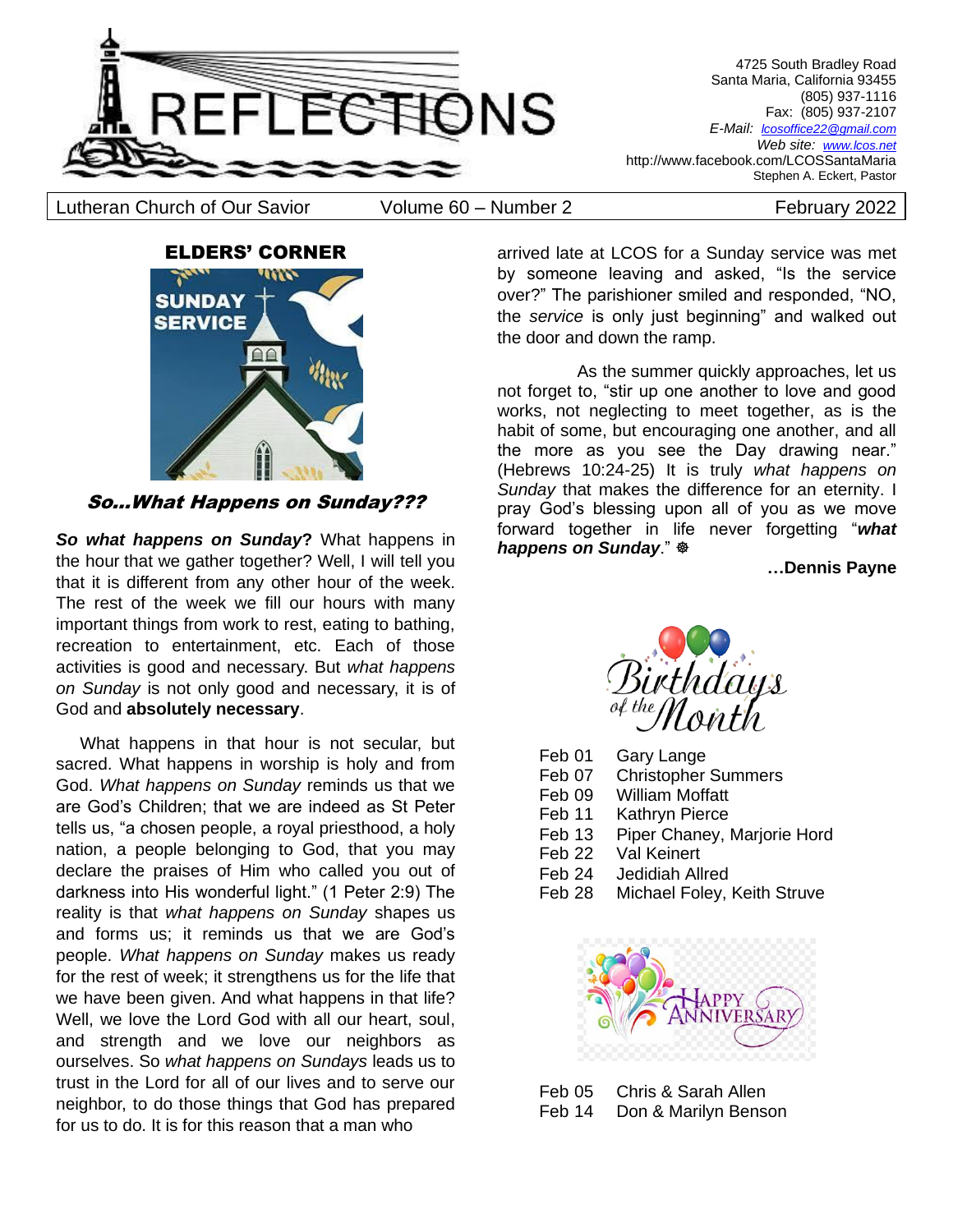

| Feb    | 03  | 7:00 pm           | Elders' Mtg.                                  |
|--------|-----|-------------------|-----------------------------------------------|
| Feb    | 06  | $8:30$ am         | Comm. Svc.                                    |
| Feb    | 06  | 9:30 am           | SS/Bible Study                                |
| Feb    | 06  | $10:30$ am        | Comm. Svc.                                    |
| Feb 13 |     | $8:30$ am         | Worship Svc.                                  |
| Feb 13 |     | 9:30 am           | SS/Bible Study                                |
| Feb 13 |     | $10:30$ am        | Worship Svc.                                  |
| Feb 15 |     | $9:00$ am         | <b>Mar. Ministry Schedule Due</b>             |
| Feb 17 |     | 7:00 pm           | Council Mtg.                                  |
| Feb 20 |     | $9:00$ am         | <b>March Newsletter Deadline</b>              |
| Feb 20 |     | 8:30 am           | Praise/Comm. Svc.                             |
| Feb 20 |     | $9:30 \text{ pm}$ | SS/Bible Study                                |
| Feb 20 |     | $10:30$ am        | Praise/Comm. Svc.                             |
| Feb 20 |     | $3:00 \text{ pm}$ | Singles' Event                                |
| Feb 21 |     |                   | <b>Presidents' Day - Church Office Closed</b> |
| Feb 26 |     |                   | 10:00 am $-$ 1:00 pm $-$ Snow Day             |
| Feb 27 |     | 8:30 am           | Worship Svc.                                  |
| Feb 27 |     | 9:30 am           | SS/Bible Study                                |
| Feb    | -27 | 10:30 am          | Worship Svc.                                  |



# March 2 – 7:00 p.m. Worship Svc./Comm. No Soup Supper

**Lent Worship – 7:00 p.m.**

| Mar 9         | Mar 16        |                  |
|---------------|---------------|------------------|
| <b>Mar 23</b> | <b>Mar 30</b> | Apr <sub>6</sub> |

**Maundy Thursday - April 14 - 7:00 p.m. Good Friday - April 15 - 7:00 p.m.**

# MOWING IN FEBRUARY



- **Feb 12 – Mark Hathaway, Lucas Mayes, Dick Scholar**
- **Feb 26 – Corey Maddison, Harold Oliver**

.



First, write the opposite of each listed word. Then transfer letters to the correct numbered blanks to discover Jesus' messages about love.

| under<br>out<br>large<br>quiet<br>ㅎ                                                                                                   | $\frac{1}{1}$ $\frac{1}{2}$ $\frac{1}{3}$ $\frac{1}{4}$<br>$\frac{1}{5}$ $\frac{1}{6}$ $\frac{1}{7}$ $\frac{1}{8}$<br>$\overline{9}$ $\overline{10}$<br>$\overline{11}$ $\overline{12}$<br>$\overline{13}$<br>$\overline{14}$<br>$\overline{16}$ $\overline{17}$<br>$\overline{18}$<br>$\overline{19}$<br>의<br>$\sim$                                                                                                        | $\overline{15}$                                                                                                                                                                                                     | $\overline{20}$<br>old<br>$\overline{24}$<br>after<br>$\overline{29}$<br>false<br>$\overline{35}$<br>$\rightarrow$ 1                                                                                            | $\overline{21}$<br>$\overline{22}$<br>$\overline{25}$<br>$\overline{26}$<br>$\overline{30}$<br>$\overline{31}$<br>$\overline{36}$<br>$\overline{37}$<br>$\rightarrow$<br>$\overline{\phantom{a}}$                                                         | $\overline{23}$<br>$\frac{1}{27}$ 28<br>$\overline{32}$ $\overline{33}$ $\overline{34}$<br>$\overline{38}$<br>1호                                                                                          |
|---------------------------------------------------------------------------------------------------------------------------------------|------------------------------------------------------------------------------------------------------------------------------------------------------------------------------------------------------------------------------------------------------------------------------------------------------------------------------------------------------------------------------------------------------------------------------|---------------------------------------------------------------------------------------------------------------------------------------------------------------------------------------------------------------------|-----------------------------------------------------------------------------------------------------------------------------------------------------------------------------------------------------------------|-----------------------------------------------------------------------------------------------------------------------------------------------------------------------------------------------------------------------------------------------------------|-----------------------------------------------------------------------------------------------------------------------------------------------------------------------------------------------------------|
| ⇒∣<br>$\frac{24}{4}$<br>15<br>$\frac{1}{6}$<br>21<br>$\overrightarrow{=}$  <br>$\overline{\phantom{0}}$<br>$\frac{1}{4}$<br>으  <br>۰, | 하<br>12<br>l ಜ<br>13<br>$\rightarrow$ 1<br>R<br>ㅎ।<br>စ  <br>$\approx$<br>မ္က  <br>စ  <br>18<br>$\overline{\phantom{0}}$<br>그 !<br>$\overline{24}$<br>$\frac{1}{4}$<br>$\sigma$<br>하<br>하<br>181<br>$\frac{24}{4}$<br>თ  <br>히<br>$\frac{37}{2}$<br>134<br>$\infty$<br>$\circ$  <br>$\vert$ 4<br>$\frac{8}{8}$<br>$\circ$  <br>$\frac{8}{2}$<br>하<br>$\frac{8}{3}$<br>$\frac{1}{2}$ $\frac{3}{23}$<br>$\overline{u}$<br>မို့ | 6<br>$\frac{3}{2}$<br>18<br>$\overline{2}$<br>하<br>$\frac{1}{6}$<br>$\frac{24}{4}$<br>$\Rightarrow$ 1<br>$\overrightarrow{a}$<br>188<br>크<br>153<br>ယ  <br>81<br>$\overrightarrow{51}$<br>$\frac{2}{8}$<br>18<br>18 | $\circ$  <br>မ္က ၂<br>$\approx$<br>ㅎ<br>$\frac{1}{4}$<br>$\frac{1}{5}$<br>$\frac{24}{4}$<br>ミー<br>37<br>$\frac{8}{8}$<br>그ㅣ<br>$\sigma$<br>$\vec{a}$<br>$\frac{1}{4}$<br>$\sim$  <br>$\frac{2}{2}$<br>$\vec{6}$ | $\circ$  <br><b>SS</b> 1<br>$\frac{8}{2}$<br>$\sim$  <br>$\frac{1}{2}$<br>$\frac{1}{4}$<br>$\frac{2}{4}$<br>თ  <br>$\frac{1}{\infty}$<br>ယ  <br>$\frac{8}{10}$<br>$\sim$ 1<br>ㅎl<br>$\infty$<br>ვ<br>ვ<br>$\sim$  <br>$\overrightarrow{c}$<br>$\approx$ 1 | $\sigma$<br>တ $ $<br>$\overline{\phantom{0}}$<br>1%<br>$\frac{1}{2}$<br>$\overline{a}$<br>하<br>⇒<br>180<br>13<br>$\frac{2}{4}$<br>$\sigma$<br>$\frac{1}{\infty}$<br>$\infty$<br>$\frac{2}{8}$<br>ニー<br>13 |

neighbor as yourself." Luke 10:27, NIV strength and with all your mind" and "Love your heart and with all your soul and with all your before, true; "Love the Lord your God with all your Answer: warn, over, in, small, loud, hard, young,



Be there or be square at the Singles Event on **Sunday, February 20, at 3:00 PM in Stahnke Hal**l? As always, there will be fun and games, a chance to win a prize, and tempting and tasty snacks! Feel free to bring a friend. *RSVP to Anne at the church office (805-937-1116) or E-mail: [lcosoffice22@g](mailto:lcosoffice22@)mail.com.* **Please wear masks!**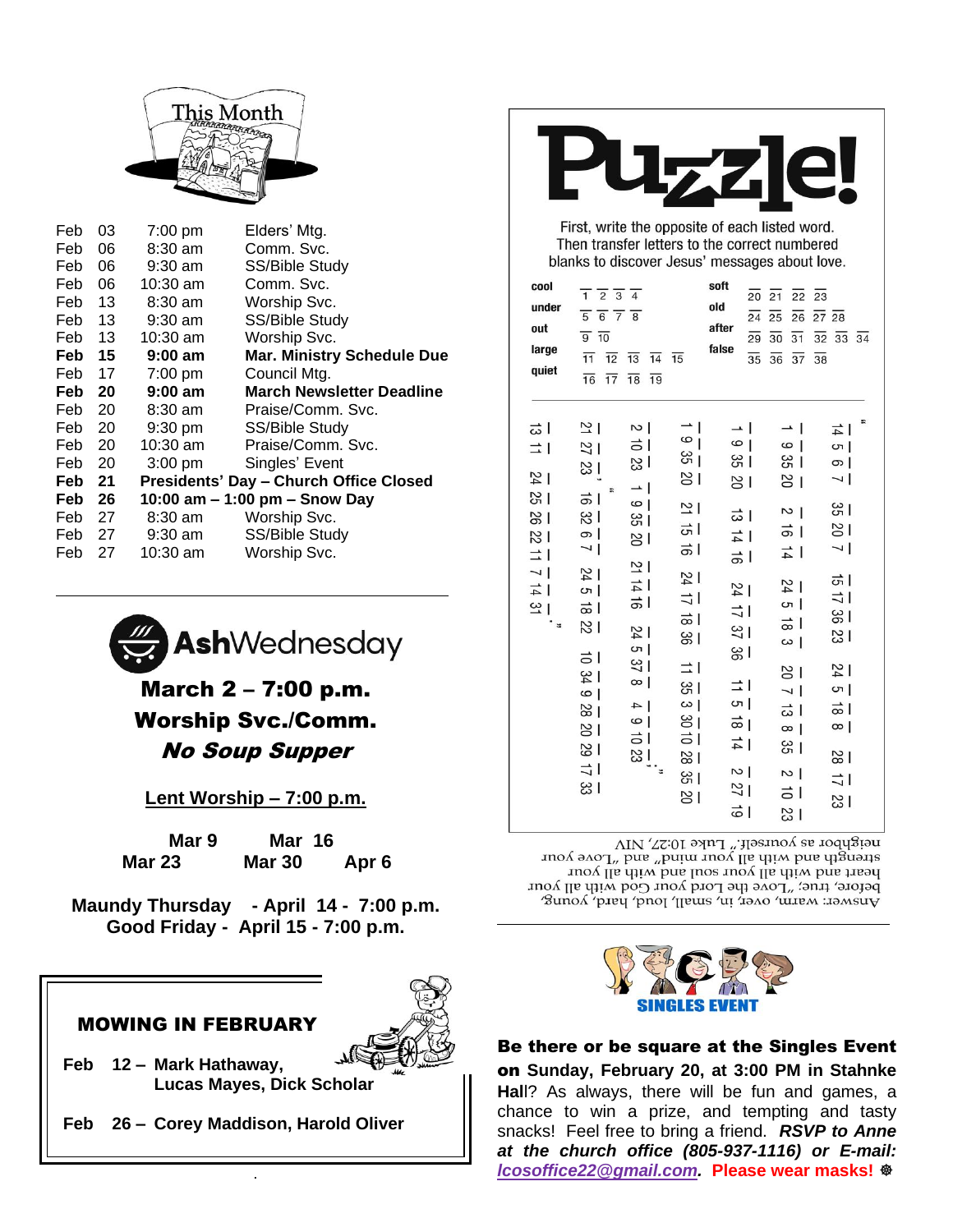

- **Feb 6 – Communion 8:30 AM –** Peggy Payne **10:30 AM –** Marianne Heuchert **Flowers: Open**
- **Feb 13 – 8:30 & 10:30 AM –** Stephanie Clavin **Flowers: Open**
- **Feb 20 – Communion 8:30 AM –** Becky Zielke **10:30 AM –** Deborah Maddison **Flowers: Open**
- **Feb 27 – 8:30 & 10:30 AM –** Kelly Olney **Flowers:** Jim LaBelle

# LOVE-LY SUPERLATIVES

**To fall in love with God** is the greatest of romances, to seek him the greatest adventure, to find him the greatest human achievement.  $\Phi$ 

—St. Augustine

# SNOW DAY RESCHEDULED!



Due to Covid-19, Snow Day has been postponed until **Saturday, February 26 from 10 AM – 1 PM**. So sorry for the inconvenience. We hope to still see you there!

### ADOPT-A-STUDENT

A new ministry has started as part of our missionary budget. LCOS is now a sponsor of the "Adopt-A-Student" program at Concordia Seminary. The cost of education at Concordia is often mentioned by students as the greatest obstacle in becoming a



minister. As a sponsor, we can expect to hear from our student frequently. We are also invited to be in touch with our student, who will love hearing from us! Here is the contact information for our seminarian:

#### **Mr. Noah Russell Campus Post Office Box 801 Seminary Place Saint Louis, MO 63105-3196**

This ministry is making a wonderful difference in the life of Noah and is also making an eternal difference in the kingdom of God. Upon graduation, may the Lord bless the ministry of Noah for years to come.

# THE COST OF HIDING OUR LIGHT

**A Los Angeles restaurant owner** recently discovered that a neon light had been covered — without being disconnected first — during a construction project 77 years prior. The calculated electricity cost to run the hidden light all that time was \$17,000!

People don't intentionally hide light; that would be counterproductive, not to mention wasteful. Yet when we shrink back from sharing Jesus' good news, we do indeed hide "the light of the world" (Matthew 5:14) that is in us. When we're too modest to use God-given talents such as

singing, playing piano or reading to bring others joy, we hide our light. When we put our own wants ahead of meeting someone else's needs through giving and serving, we hide the light of God's love. And at what cost? "Let your light shine

before others," Jesus says, "that they may see your good deeds and glorify your Father in heaven" (verse 16).



## SPONSOR ALTAR FLOWERS

Honor our Lord with Altar Flowers in the **month of February!** Lent begins March 2, and there are only three Sundays left in February for altar flowers. Sign up in the narthex on the bulletin board adjacent to the women's restroom and celebrate Valentine's Day, a birthday, an anniversary, etc. **Cost: \$35** – Sunday; \$45 – Christmas/Easter. Checks are payable to: *LCOS – Altar Guild on memo line.*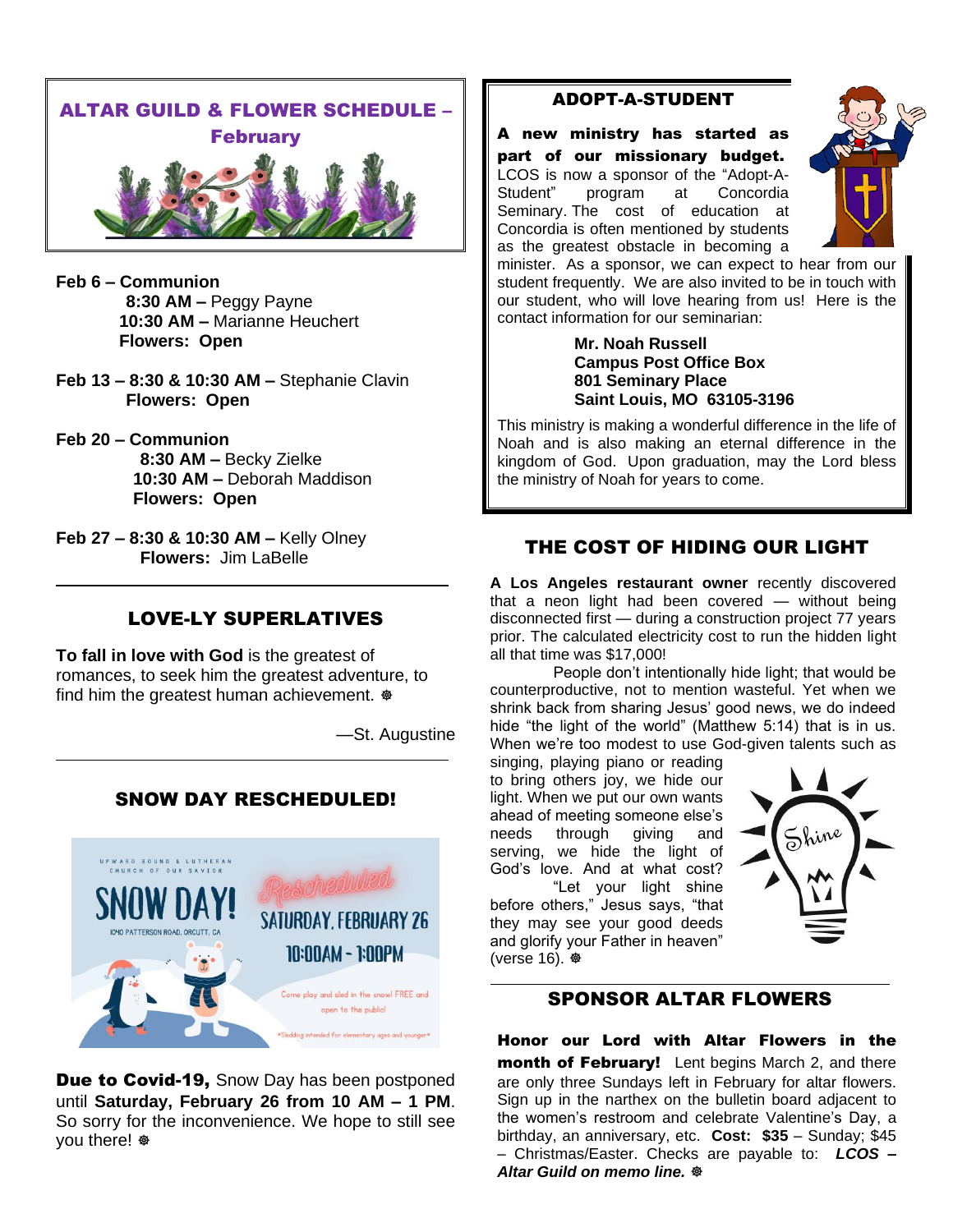# **FEBRUARY 2022 CHRISTIAN MINISTERS AT LUTHERAN CHURCH OF OUR SAVIOR**

| <b>DAY</b>                                                                  | <b>TIME</b> | <b>ELDERS</b>                            | <b>LESSON</b><br><b>READER</b>             | <b>MUSIC</b><br><b>CHOIRS</b>                                                                                           | <b>SOUND SYSTEM</b>                       | <b>ALTAR GUILD/</b><br><b>FLOWERS</b>                                                                                                                     |
|-----------------------------------------------------------------------------|-------------|------------------------------------------|--------------------------------------------|-------------------------------------------------------------------------------------------------------------------------|-------------------------------------------|-----------------------------------------------------------------------------------------------------------------------------------------------------------|
| 6                                                                           | 8:30 AM     | Dennis Payne<br><b>Tom Heuchert</b>      | Reese<br>Riddiough                         |                                                                                                                         | Terry<br>Murdock                          | Altar: Peggy Payne                                                                                                                                        |
| <b>Sunday</b>                                                               |             | Mark Hathaway                            | Melanie                                    |                                                                                                                         | Michael                                   | <b>Altar: Marianne Heuchert</b>                                                                                                                           |
| <b>Communion</b>                                                            | 10:30 AM    | <b>Art Atrops</b>                        | Mayes                                      |                                                                                                                         | Southern                                  | Flowers: Open                                                                                                                                             |
| 13                                                                          | 8:30 AM     | Tom<br><b>Heuchert</b>                   | Debbie<br>Heuchert                         |                                                                                                                         | Ed<br><b>Buchholz</b>                     | Altar: Stephanie Clavin                                                                                                                                   |
| <b>Sunday</b>                                                               | 10:30 AM    | Todd<br>Martin                           | <b>Brent</b><br>Clavin                     |                                                                                                                         | Diana<br><b>Brown</b>                     | <b>Flowers: Open</b>                                                                                                                                      |
| 20<br><b>Praise</b>                                                         | 8:30 AM     | Dennis Payne<br><b>Rudy Stowell</b>      | Lisa<br><b>DiModica</b>                    | Praise<br>Team                                                                                                          | Karl<br><b>DiModica</b>                   | Altar: Becky Zielke                                                                                                                                       |
| <b>Sunday</b>                                                               |             | <b>Todd Martin</b>                       | Floyd                                      | Praise                                                                                                                  | Chris                                     | Altar: Deborah Maddison                                                                                                                                   |
| <b>Communion</b>                                                            | 10:30 AM    | Mark Hathaway                            | Olson                                      | Team                                                                                                                    | Allen                                     | <b>Flowers: Open</b>                                                                                                                                      |
| 27                                                                          | 8:30 AM     | <b>Jim</b><br>LaBelle                    | Jill<br><b>Murdock</b>                     |                                                                                                                         | Chad<br>Thorstenson                       | Altar: Kelly Olney                                                                                                                                        |
| <b>Sunday</b>                                                               | 10:30 AM    | Rudy<br>Stowell                          | Diana<br><b>Brown</b>                      |                                                                                                                         | Michael<br>Southern                       | <b>Flowers: Jim LaBelle</b>                                                                                                                               |
| Please phone person (*)<br>at right if you are unable<br>to serve. $\gg >>$ |             | <b>ELDERS</b><br>*Art Atrops<br>937-0485 | <b>READERS</b><br>*Todd Martin<br>801-3873 | <b>CHOIRS</b><br><b>Sanctuary Choir</b><br>*Diana Brown<br>448-1990<br><b>Praise Team</b><br>Jane Riddiough<br>937-5241 | <b>SOUND</b><br>*Dennis Payne<br>934-1101 | <b>ALTAR GUILD</b><br>*Connie Hathaway<br>937-9675<br><b>FLOWERS</b><br>Connie Hathaway<br>937-9675<br><b>FLOWER MINISTRY</b><br>Donna Finlay<br>937-3690 |

**PLEASE ARRANGE FOR NECESSARY CHANGES WITH PERSON WHO OVERSEES YOUR MINISTRY; INFORM CHURCH OFFICE** *ONLY AFTER* **CHANGES ARE MADE TO SCHEDULE – 937-1116**